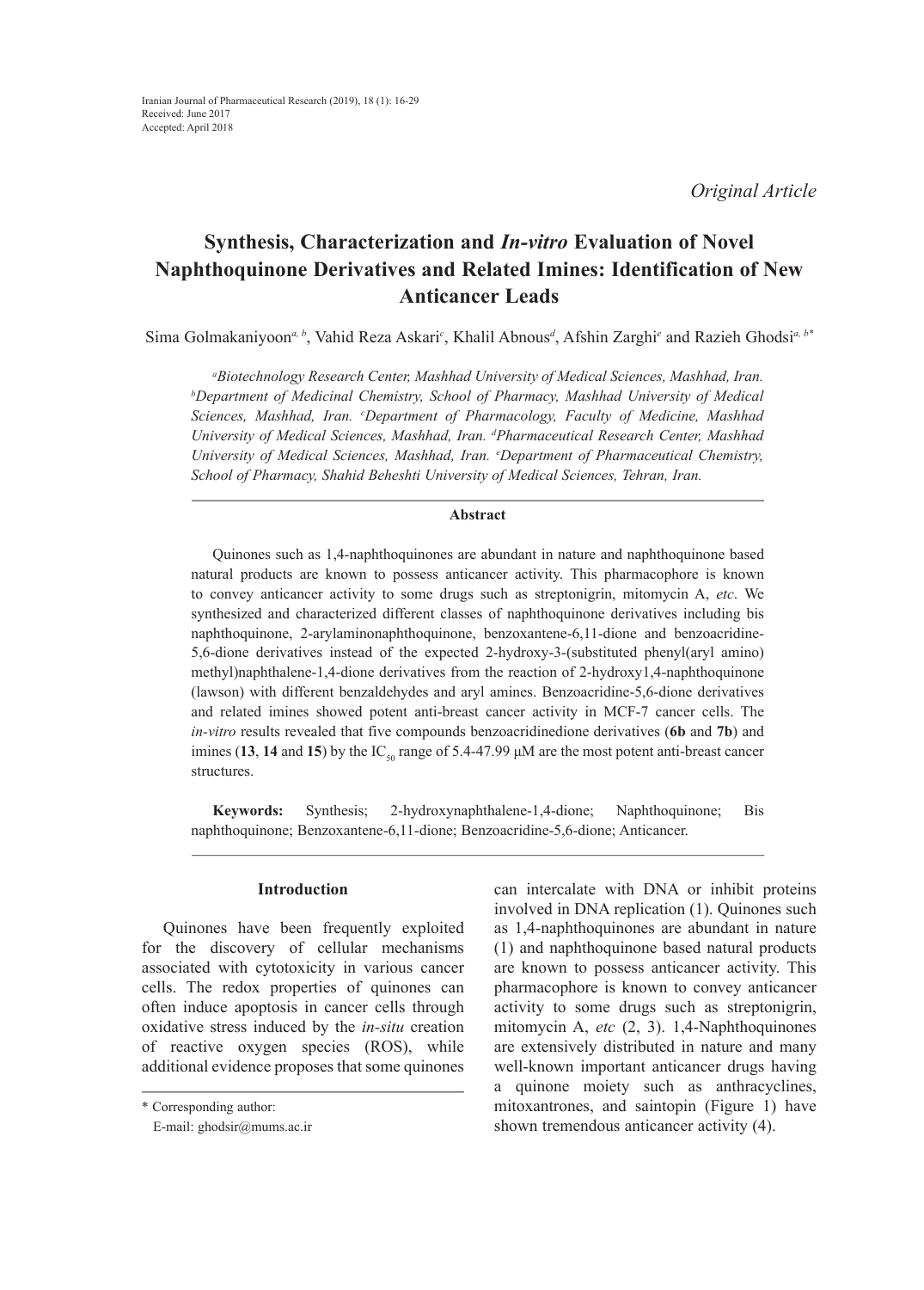

**Figure 1.** Chemical structures of known anticancer naphthoquinone based compounds.

The naturally occurring naphthoquinone lapachol is the most plentiful naphthoquinoidal compound isolated from the core of the trees of the family *Bignoniaceae*. This natural product of naphthod has been widely studied due to its important biological activities, including antitumoral (5, 6). β-lapachone is the most favorable molecule of the lapachol group. It is cytotoxic to a variety of human cancer cells (7), which are naturally more prone to oxidative damage in comparison to normal cells (8). β-lapachone has been widely studied in recent years and is now in phase II clinical trials as a monotherapy or in combination with other antitumor drugs (9).

On the other hand, the discovery of heat shock protein 90 (Hsp90) as the target of anticancer activity of geldanamycin (Figure 2) has been attracted much attention in inhibition of Hsp90 as a tactic for the treatment of cancer. This led to huge efforts to develop clinically practical small Hsp90 inhibitor molecules (10-12) with a wide structural diversity including purinebased analogues (PU3) (11), naphthoquinone based structures (13, 14), and resorcinol based structures (radicicol is a natural resorcinol derivative, Figure 2) (15, 16).

In this study, we designed some 2-hydroxy-3-(substituted phenyl(aryl amino)methyl) naphthalene-1,4-dione derivatives possessing naphthoquinone and resorcinol rings as

rally occurring naphthoquinone potential Hsp90 inhibitors. Furthermore, we designed related imines, which are lacking in blated from the core of the trees of naphthoquinone moiety, to investigate the role of naphthoquinone ring in biological activity lely studied due to its important of the designed naphthoquinone derivatives tivities, including antitumoral  $(5, \text{ (Figure 2)}.$  We characterized the structures of the here is the most favorable molecule prepared products by <sup>1</sup>H-NMR<sup>13</sup>,C-NMR, Mass spectrometry, and CHN analysis. Surprisingly, more cells (7), which are naturally what we separated was different from the expected 2- hydroxy- 3- (substituted phenyl (aryl amino) methyl) naphthalene-1, 4-dione derivatives. The synthesized compounds were evaluated for their cytotoxic activity towards MCF-7 and PC3 cancer cell lines to find new anticancer leads.

#### **Experimental**

#### *General*

All chemicals, reagents, and solvents were purchased from Merck AG and Aldrich Chemical. Melting points were determined on a Thomas–Hoover capillary apparatus. Infrared spectra were taken on a Perkin Elmer Model 1420 spectrophotometer in KBr pellets. <sup>1</sup>H and <sup>13</sup>C-NMR spectra were recorded on a Bruker FT-300 and 400 (Bruker Biosciences, USA) instrument at 300 (and 400) MHz and 75 MHz respectively, in DMSO- $d<sub>6</sub>$  or CDCl<sub>3</sub> as solvents. The chemical shifts are recorded in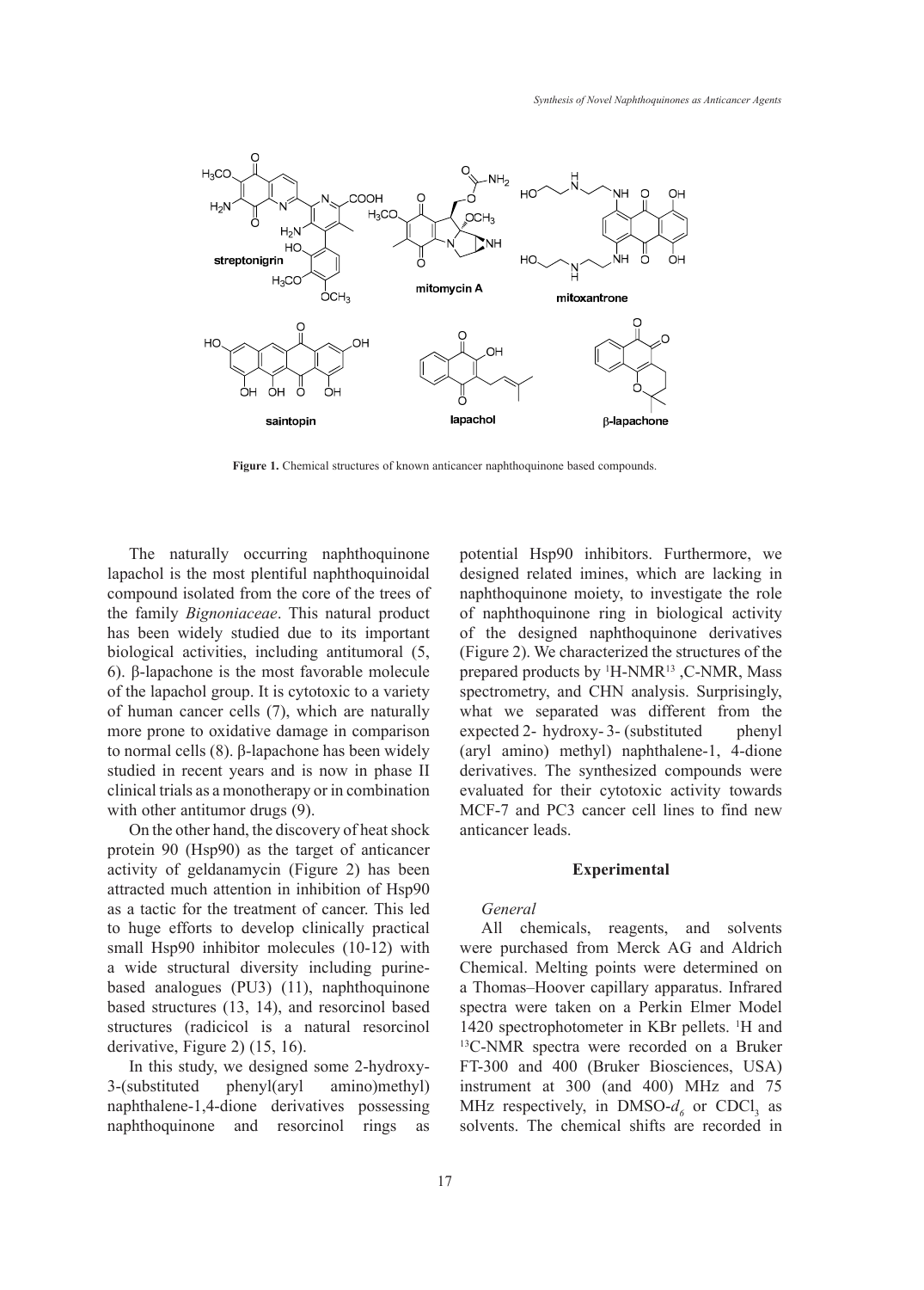

**Figure 2.** Chemical structures of known Hsp90 inhibitors and our designed compounds.

ppm relative to tetramethylsilane as internal *methyl*)-3-hydroxynaphthalene-1,4-dione (5) standard. Coupling constant (*J*) values are in hertz (Hz) and spin multiples are given as s  $1d$  (1 mmol) was re (singlet), d (double), t (triplet), q (quartet), and m (multiplet). Mass spectral data were recorded on a 6410 Agilent LCMS triple quadrupole mass spectrometer (LCMS) with an electrospray ionization (ESI) interface.

# *Synthesis of 3-chloro-2,4-dihydroxybenzaldehyde (1b)*

Pale yellow solid; IR  $(v_{max}$  cm<sup>-1</sup>) (KBr): 3321 (OH), 1662 (C=O); 1 H NMR (300 MHz-CDCl3)  $\delta = 11.93$  (s, 1H, CHO), 9.65 (s, 1H, OH), 7.33-7.36 (d, 1H, 2-chlorobenzenediol, *J* = 9.6 Hz), 7.48-8.03 (s, 1H, OH), 6.63-6.66 (d, 1H, 2-chlorobenzenediol,  $J = 9.3$  Hz).

*Synthesis of 2-((1,4-dihydro-2-hydroxy-1,4-dioxonaphthalen-3-yl) (4-hydroxyphenyl)* 

## *methyl)-3-hydroxynaphthalene-1,4-dione (5)*

A solution of amine **3a** (1 mmol) and aldehyde **1d** (1 mmol) was refluxed in ethanol for 3 h. nglet), d (double), t (triplet), q (quartet), and Then, 1 mmol 2-hydroxy-1, 4-naphthoquinone, and 20 mol%  $InCl<sub>3</sub>$  as catalyst were added to the a 6410 Agilent LCMS triple quadrupole mixture and put under reflux for an overnight. The resulted mixture was cooled down to room temperature and filtered. The precipitate was washed with a blend of ethanol-water (1:1 v/v ratio) and continued with ethanol lonely until the pure product was obtained.

> Dark brick red solid; m.p: 175-177 °C (same as reference (17, 18)); IR (*vmax* cm-1) (KBr): 3321 (OH), 1662 (C=O); 1 H NMR (300 MHz-DMSO)  $δ = 6.33$  (s, 1H, CH), 6.55-6.57 (d, 2H, 4-hydroxyphenyl, H<sub>3</sub> & H<sub>5</sub>,  $J = 8.8$  Hz), 6.91-6.93 (d, 2H, 4-hydroxyphenyl, H<sub>2</sub> & H<sub>6</sub>,  $J = 8.4$ Hz), 7.68- 7.72 (t, 2H, 3-hydroxynaphthalen-1,4-dione,  $H_7$ ,  $J = 8$  Hz), 7.76- 7.80 (t, 2H, 3-hydroxynaphthalen-1,4-dione,  $H_6$ ,  $J = 8$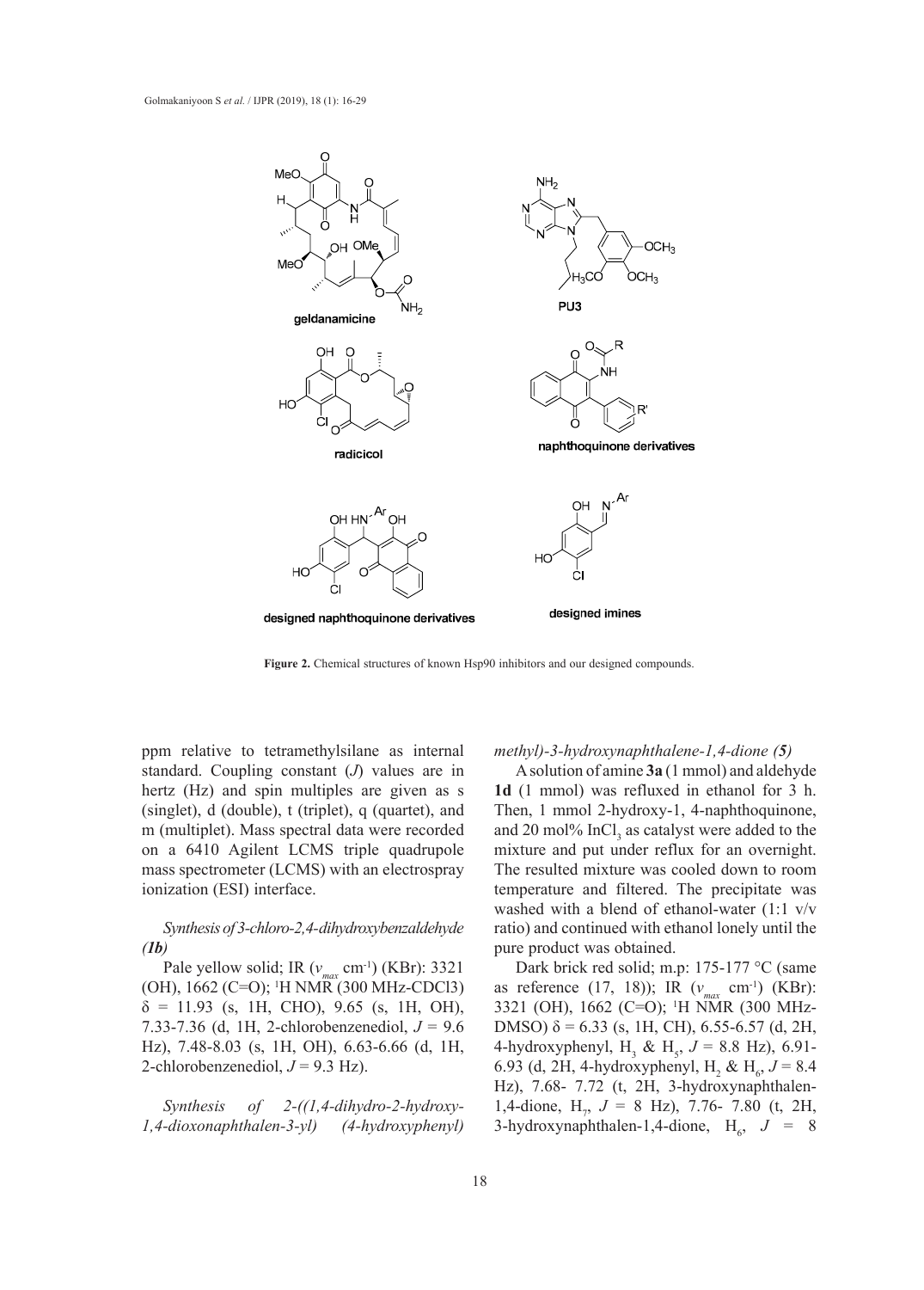Hz), 7.90- 7.92 (d, 2H, 3-hydroxynaphthalen-1,4-dione,  $H_8$ ,  $J = 8$  Hz), 7.93-7.95 (d, 2H, 3-hydroxynaphthalen-1,4-dione,  $H_s$ ,  $J = 8.4$  Hz), 9.01(s, 1H, OH), 9.08 (s, 1H, OH); LC-MS  $(ESI): 453.1 (M+1)^{+}.$ 

*Synthesis of 7-(4-hydroxyphenyl)- 10,11-dihydrobenzo[h][1,4]dioxino[2,3-b] benzoacridine-5,6-dione (6b)* 

1 mmol arylamine **3b** and 1 mmol benzaldehyde **1d** were solved in 4 mL ethanol. After 30 min stirring, 1 mmol naphthoquinone, 40 mol%  $InCl<sub>3</sub>$  and 3 mL ethanol were added to the mixture reaction. The mixture was refluxed for an overnight. Subsequently, 80 mL water was added, resulting in the formation of fine precipitate. It was then filtered and the pure product was finally separated by preparative layer chromatography (eluent: chloroform/ ethanol  $(60/6, v/v)$ ).

Dark orange solid; m.p: 205 °C (decomposed); IR (*vmax* cm-1) (KBr): 3368 (OH), 1662 (C=O); 1 <sup>1</sup>H NMR (300 MHz-DMSO)  $\delta$  = 4.37-4.38 (s, 2H, OCH<sub>2</sub>), 4.43-4.45 (s, 2H, OCH<sub>2</sub>), 6.79 (s, 1H, benzodioxin), 6.90-6.93 (d, 2H, 4-hydroxyphenyl,  $H_3 \& H_5$ ,  $J = 8.4$  Hz), 7.05-7.08 (d, 2H, 4-hydroxyphenyl, H<sub>2</sub> & H<sub>6</sub>,  $J = 8.4$ Hz), 7.55 (s, 1H, benzodioxin), 7.63-7.69 (dt, 1H, benzoacridinedione,  $H_2$ ,  $J = 17.7$  Hz,  $J =$ 8.4 Hz), 7.87- 7.92 (dt, 1H, benzoacridinedione, H3 , *J* = 16.5 Hz, *J* = 8.1 Hz), 7.99-8.03 (dd, 1H, benzoacridinedione,  $H_1$ ,  $J = 12$  Hz,  $J = 4.2$  Hz), 8.83-8.86 (d, 1H, benzoacridinedione,  $H_4$ ,  $J =$ 7.5 Hz), 9.65-9.75 (s, 1H, OH); 13C NMR (75 MHz-DMSO)  $\delta = 64.4, 67.5, 112.53, 114.28,$ 115.60, 122.13, 124.18, 126.61, 127.6, 128.36, 128.90, 129.92, 131.10, 132.25, 132.57, 135.78, 137.88, 145.59, 150.06, 150.31, 151.92, 157.60, 180.22, 180.26; LC-MS (ESI): 410.1 (M+1)+ . Anal. Calcd for  $C_{25}H_{17}NO_5$ : C, 72.99; H, 4.16; N, 3.40. Found: C, 69.85; H, 3.98; N, 3.22.

*Synthesis of 7-(4-hydroxyphenyl)-8,9,10 trimethoxybenzo[c]acridine-5,6(7H,12H)-dione (7b)* 

One mmol arylamine **3c** and 1 mmol benzalaldehyde **1d** were solved in 4 mL ethanol and refluxed for 3 h, then 1 mmol naphthoquinone and 40 mol%  $InCl<sub>3</sub>$  were added to the resulted solution. After an overnight

reflux, 60 mL water was added. The resulting precipitate was filtered and washed with hexane to give the pure product.

Violet solid; m.p: 209-211 °C; IR ( $v_{max}$  cm<sup>-1</sup>) (KBr): 3293 (OH), 1690 (C=O); 1 H NMR (300 MHz-DMSO)  $\delta = 3.53$  (S, 3H, OCH<sub>3</sub>), 3.70 (s, 3H, OCH<sub>3</sub>), 3.85 (s, 3H, OCH<sub>3</sub>), 5.33 (s, 1H, CH), 6.57-6.59 (d, 2H, 4-Hydroxyphenyl, H<sub>3</sub> & H<sub>5</sub>, *J* = 8.7 Hz), 6.98-7.01 (d, 2H, 4-Hydroxyphenyl,  $H_2 \& H_6$ ,  $J = 8.7$  Hz), 7.04 (s, 1H), 7.61-7.66 (t, 1H, Benzoacridinedione  $H_2$ ,  $J = 7.5 Hz$ , 7.83-7.88 (t, 1H, Benzoacridinedione,  $H_3$ ,  $J = 7.5$  Hz), 7.94-7.97 (d, 1H, Benzoacridinedione,  $H_1$ ,  $J =$ 7.8 Hz), 8.3-8.32 (d, 1H, Benzoacridinedione,  $H_4$ ,  $J = 7.8$  Hz), 9.14 (s, 1H, OH), 10.18 (s, 1H, NH) ; <sup>13</sup>C NMR (75 MHz-DMSO)  $\delta$  $= 56.21, 60.76, 60.90, 97.55, 111.89, 112.76,$ 115.16, 124.03, 128.62, 129.12, 130.71, 130.97, 131.29, 131.81, 134.79, 137.89, 139.41, 145.09, 150.94, 152.92, 155.95, 172.49, 174.97, 180.32. LC-MS (ESI):  $444.2$  (M+1)<sup>+</sup>. Anal. Calcd for  $C_{26}H_{21}NO_6$ : C, 70.42; H, 4.77; N, 3.16. Found: C, 66.75; H, 4.59; N, 3.02.

# *Synthesis of 2-((2,3-dihydrobenzo[b][1,4] dioxin-6-yl)amino) naphthalene-1,4-dione (8)*

All steps described in synthesis of product **6b** were done with appropriate aldehyde and amine, but the eluent for preparative layer chromatography was the combination of chloroform/ethanol (60/4.5 v/v).

Violet solid; m.p: 165 °C (decomposed); IR ( $v_{\text{max}}$  cm<sup>-1</sup>) (KBr): 3321 (NH), 1676 (C=O); <sup>1</sup>H NMR (300 MHz-DMSO) δ = 4.25 (s, 4H,  $OCH_2CH_2O$ ), 5.96 (s, 1H), 6.85-6.93 (m, 3H, arom), 7.76-7.79 (dt, 1H, *J* = 7.2 Hz, *J* = 1.2 Hz), 7.82-7.87 (dt, 1H, *J* = 7.2 Hz, *J* = 1.2 Hz), 7.91-7.94 (dd, 1H, *J* = 7.8 Hz, *J* = 1.5 Hz), 8.02-8.05 (dd, 1H, *J* = 7.5 Hz, *J* = 1.2 Hz), 9.12 (s, 1H, NH); <sup>13</sup>C NMR (75 MHz-DMSO)  $\delta$  = 64.33, 64.42, 102.91, 112.49, 116.60, 118.04, 126.16, 126.46, 130.43, 130.71, 132.23, 133.37, 134.87, 141.77, 144.09, 145.40, 182.13, 183.80; LC-MS (ESI):  $308.1 \, (M+1)^+$ . Anal. Calcd for  $C_{18}H_{13}NO_4$ : C, 70.35; H, 4.26; N, 4.56; Found: C, 68.39; H, 3.99; N, 4.43.

*General procedure for the synthesis of 9-12* Appropriate amine and aldehyde (1 mmol of each) were refluxed in ethanol for 3 h. one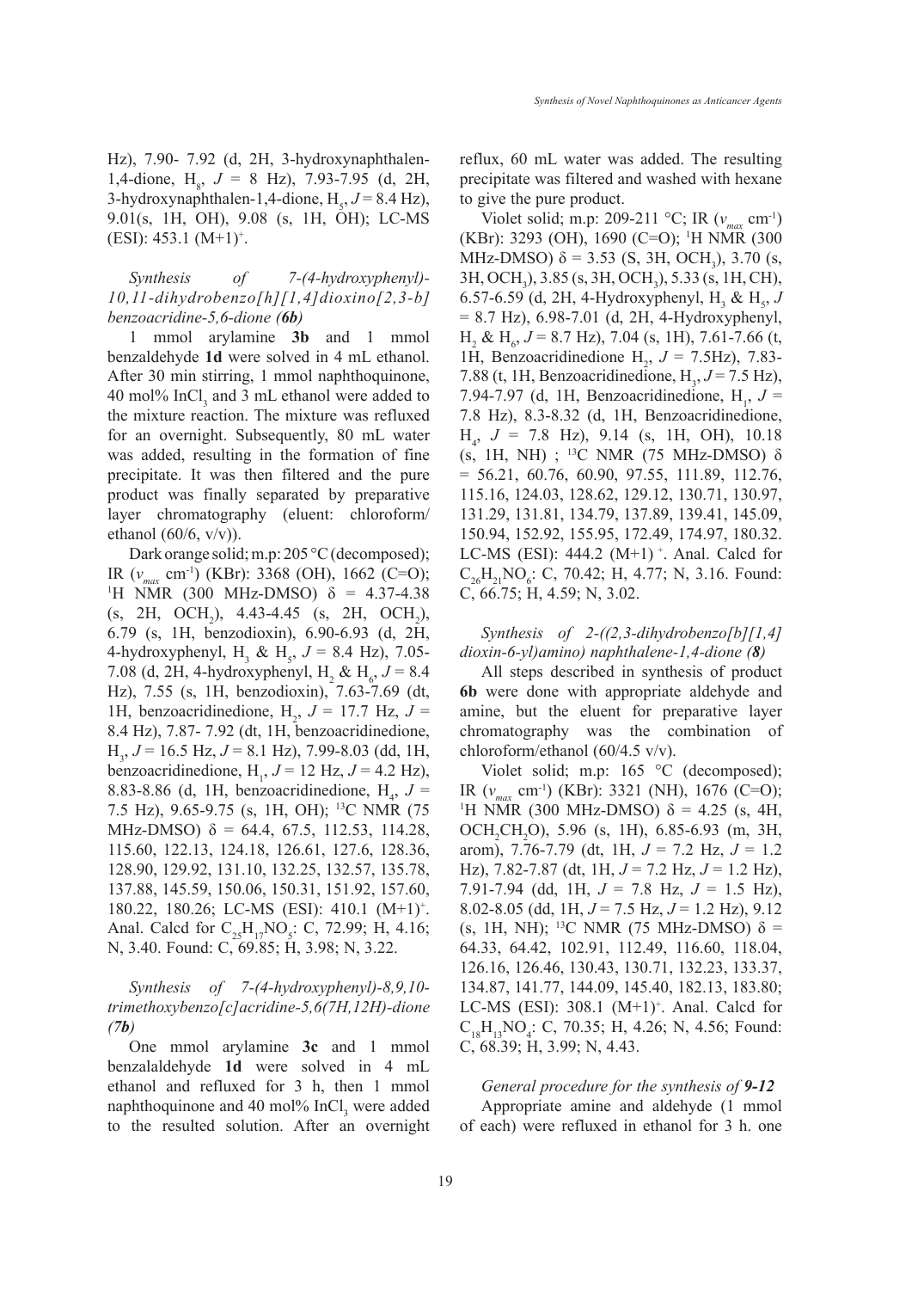mmol naphthoquinone and 20 mol%  $InCl<sub>3</sub>$  were added to the mixture and after one overnight refluxing, 100 mL water was added and the resulted precipitate collected by filtration. The pure product was separated by preparative layer chromatography in appropriate eluent as described below:

Chloroform/ethanol (90/8 v/v) for compounds **9** and **10**, chloroform/ethanol (60/3 v/v) for compound **11** and chloroform/ethanol (60/10 v/v) for compound **12**.

*3-hydroxy-12-(3-hydroxy-1,4-dioxo-1,4 dihydronaphthalen-2-yl)-6H-benzo[b]xanthene-6,11(12H)-dione (9)*

Red orange solid; m.p: 185 °C (decomposed); IR (*vmax* cm-1) (KBr): 3070 (OH), 1667, 1639 (C=O); 1 H NMR (300 MHz-DMSO) δ = 5.65 (s, 1H, CH), 6.41-6.45 (m, 2H), 6.88 (s, 1H ), 7.01-7.04 (d, 1H, *J* = 9 Hz), 7.45- 7.50 (t, 1H, *J*  = 9 Hz), 7.60-7.65 (t, 1H, *J* = 9 Hz), 7.69- 7.72 (d, 1H, *J* = 9 Hz), 7.77-7.87 (m, 4H), 8.02-8.05 (dd, 1H,  $J = 6.6$ ,  $J = 2.4$ ), 9.45 (s, 1H); <sup>13</sup>C NMR (75 MHz-DMSO) δ = 67.49, 102.62, 112.79, 123.45, 124.43, 125.20, 125.38, 125.66, 126.0, 126.09, 129.75, 130.69, 130.89, 131.54, 132.02, 133.88, 134.28, 134.69, 135.85, 139.67, 149.82, 151.54, 156.78, 178.74, 188.12, 183.58, 188.35; LC-MS (ESI):  $451.1$  (M+1)<sup>+</sup>. Anal. Calcd for  $C_{27}H_{14}O_7$ : C, 72.00; H, 3.13. Found: C, 69.92; H, 3.28.

# *2-(3,4,5-trimethoxyphenylamino) naphthalene-1,4-dione (10)*

Dark pink solid; m.p: 138-140 °C; IR (*vmax* cm-1) (KBr): 3298 (NH), 1681 (C=O); 1 H NMR (300 MHz-DMSO)  $\delta = 3.68$  (s, 3H, OCH<sub>3</sub>), 3.78 (s, 6H, OCH<sub>3</sub>), 6.13 (s, 1H), 6.72 (s, 2H, trimethoxyphenyl), 7.77-7.82 (dt, 1H, *J* = 7.5 Hz, *J* = 1.5 Hz), 7.851-7.906 (dt, 1H, *J* = 7.5 Hz, *J* = 1.5Hz), 7.95-7.98 (dd, 1H, *J* = 7.5 Hz, *J* = 0.9 Hz), 8.06-8.09 (dd, 1H, *J* = 7.5 Hz,  $J = 0.9$  Hz), 9.14 (s, 1H, NH); <sup>13</sup>C NMR (75 MHz-DMSO)  $\delta$  = 56.33, 61.04, 100.79, 103.43, 126.22, 126.52, 130.35, 132.36, 133.17, 133.28, 134.97, 136.13, 145.15, 153.98, 182.03, 183.81; LC-MS (ESI):  $340.1$  (M+1)<sup>+</sup>. Anal. Calcd for  $C_{19}H_{17}NO_5$ : C, 67.25; H, 5.05; N, 4.13 Found: C, 65.33; H, 4.79; N, 3.99.

*2-(naphthalen-1-ylamino) naphthalene-1,4 dione (11)*

Dark red pink solid; M.p: 140-143 ˚C; IR (*vmax* cm-1) (KBr): 3303 (OH), 1672 (C=O); 1 H NMR (300 MHz-DMSO)  $δ = 5.23$  (s, 1H), 7.51-7.66 (m, 4H, arom), 7.79-8.14 (m, 7H, arom), 9.57 (s, 1H, OH); 13C NMR (75 MHz-DMSO)  $\delta = 103.89, 121.75, 122.43, 125.58, 126.21,$ 126.47, 126.74, 126.99, 127.39, 128.76, 130.49, 132.33, 132.90, 133.35, 134.55, 134.91, 146.50, 182.17, 183.78; LC-MS (ESI): 300.1 (M+1)+ . Anal. Calcd for  $C_{20}H_{13}NO_2$ : C, 80.25; H, 4.38; N, 4.68; Found: C, 75.34; H, 4.29; N, 4.59.

*4-chloro-3-hydroxy-12-(3-hydroxy-1,4 dioxo-1,4-dihydronaphthalen-2-yl)-6H-benzo[b] xanthene-6,11(12H)-dione (12)* 

Dark orange solid; m.p: 250 °C (decomposed); IR ( $v_{\text{max}}$  cm<sup>-1</sup>) (KBr): 3433 (OH), 1644 (C=O); <sup>1</sup>H NMR (300 MHz-DMSO) δ = 5.69 (s, 1H, CH), 6.62-6.64 (d, 1H, 4-Clorophenyl, *J* = 8.4 Hz), 6.90 (s, 1H, OH), 6.95-6.98 (d, 1H, 4-Clorophenyl, *J* = 8.7 Hz), 7.48-7.50 (t, 1H, *J* = 7.2 Hz), 7.63-7.72 (t, 1H, *J* = 7.2 Hz), 7.80-7.81 (d, 1H, *J* = 3.6 Hz), 7.82-7.86 (m, 4H, arom), 8.03-8.06 (dd, 1H, *J* = 7.2 Hz, *J* = 2.4 Hz), 10.15 (s, 1H, OH); 13C NMR (75 MHz-DMSO)  $\delta = 67.49, 107.56, 112.78, 117.83, 123.17,$ 124.46, 125.24, 125.66, 126.04, 126.13, 127.09, 130.69, 130.92, 131.61, 131.96, 134.01, 134.21, 134.70, 135.85, 139.67, 146.02, 151.17, 152.86, 1169.47, 178.28, 183.51, 187.80; LC-MS (ESI): 485.1 (M+1)<sup>+</sup>. Anal. Calcd for  $C_{27}H_{13}ClO_7$ : C, 66.89; H, 2.7. Found: C, 61.35; H, 2.57.

*General procedure for the synthesis of imines (13-15)*

Appropriate aldehyde (1 mmol) and amine (1 mmol) were solved in 4 mL ethanol. The reaction condition was 2 h stirring for imine **13** and an overnight refluxing for imine **14** and **15**. Then the reaction mixture was allowed to cool down to room temperature, filtered, and washed sufficiently with ethanol to give the desired pure product.

*(E)-2-chloro-4-(((2,3-dihydrobenzo[b][1,4] dioxin-6-yl)imino)methyl)benzene-1,3-diol (13)* Yellow solid; m.p: 194-196 °C; IR (*v<sub>m</sub>* cm<sup>-1</sup>) (KBr): 3437 (OH), 1611 (C=N); <sup>1</sup>H NMR (300)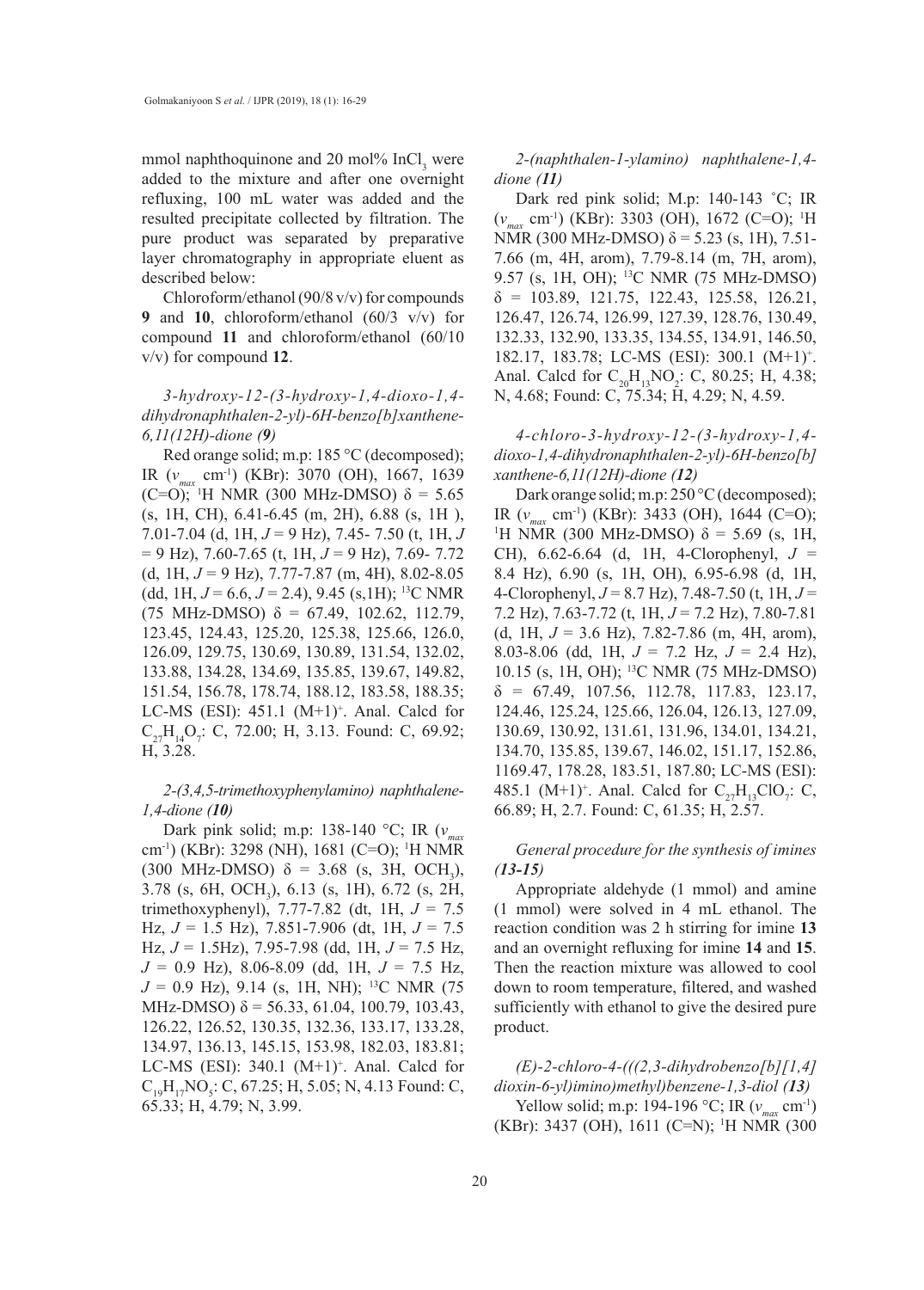

**Scheme 1.** Synthesis of 3-chloro-2,4-dihydroxybenzaldehyde (1b).

MHz-DMSO)  $\delta = 4.27$  (s, 4H, OCH<sub>2</sub>CH<sub>2</sub>O), 6.53-6.60 (m, 2H, benzodioxine,  $H_{4,5}$ ), 6.65-6.68 (d, 1H, 2-chlorobenzenediol,  $J = 9$  Hz), 6.94 (s, 1H, benzodioxine,  $H_2$ ), 7.53-7.56 (d, 1H, 2-chlorobenzenediol, *J* = 9Hz), 8.83 (s, 1H, CH), 9.80 (s, 1H, OH), 15 (s, 1H, OH); LC-MS (ESI): 306.1 (M+1)<sup>+</sup>. Anal. Calcd for  $C_{15}H_{12}CINO_4$ : C, 58.93; H, 3.96; N, 4.58. Found: C, 55.96; H, 3.77; N, 4.26.

# *(E)-2-chloro-4-(((3,4,5-trimethoxyphenyl) imino)methyl)benzene-1,3-diol (14)*

Yellow solid; M.p: 205-208 °C; IR ( $v_{max}$  cm<sup>-1</sup>) (KBr): 3052 (OH), 1597.7 (C=N); 1 H NMR (300 MHz-DMSO)  $\delta$  = 3.70 (s, 3H, OCH<sub>3</sub>), 3.85 (s, 6H, OCH<sub>3</sub>), 6.56-6.59 (d, 1H, 2-chlorobenzenediol,  $J$  $= 9$ Hz), 6.83 (s, 2H, trimethoxyphenyl), 7.34- determination each time 7.37 (d, 1H, 2-chlorobenzenediol,  $J = 9$  Hz), 8.92-8.93 (s, 1H, CH), 11.02 (s, 1H, OH), 15.04 (s, 1H, OH); LC-MS (ESI): 338.1 (M+1)<sup>+</sup>. Anal. Calcd for  $C_{16}H_{16}CINO_5$ : C, 56.90; H, 4.77; N, 4.15. Found: C, 54.90; H, 4.57; N, 4.04.  $\frac{1}{2}$  one of the required substrate, 5-chloro-2,4-<br>5. Found: C, 54.90; H, 4.57; N, 4.04. One of the required substrate, 5-chloro-2,4-

## *(E)-2-chloro-4-((naphthalen-1-ylimino) methyl)benzene-1,3-diol (15)*

Yellow solid; M.p: 185-189 °C; IR (*vmax* cm<sup>-1</sup>) (KBr): 3047.4 (OH), 1611.6 (-C=N-); <sup>1</sup>H NMR (300 MHz-DMSO)  $δ = 6.64-6.67$  (d, 1H, 2-chlorobenzenediol, *J* = 9.6 Hz), 7.48-8.03 (m, 7H, arom), 8.17-8.20 (d, 1H, 2-chlorobenzenediol, *J* = 9.3 Hz), 9.00 (s, 1H, CH), 11.15 (s, 1H, OH), 15.09 (s, 1H, OH); LC-MS (ESI): 298.1 (M+1)+ . Anal. Calcd for  $C_{17}H_{12}CINO_2$ : C, 68.58; H, 4.06; N, 4.70. Found: C, 64.90; H, 4.57; N, 4.54.

*Cytotoxicity assay General procedure* The MTT (3-[4, 5-dimethylthiazol-2-yl]-2,5diphenyl tetrazolium bromide) based assay was carried out by seeding 5000 cancer cells per 180 µL RPMI complete culture medium in each well of 96-well culture plates (19, 20). The day after seeding, culture medium was replaced with medium containing standard anti-tumor agent doxorubicine as well as different concentrations of newly synthesized compounds and RPMI control (no drug). The cells were then incubated at 37 °C in 5%  $CO_2$  incubator for 48 h. Then 25  $\mu$ L of MTT solution (4 mg mL<sup>-1</sup>) was added to each well and further incubated at 37 ºC for 3 h. At the end of incubation, formazan crystals were dissolved in 100 µL of DMSO and plates were read in a plate reader (Synergy H4, USA) at 540 nm. This experiment was performed in triplicate determination each time

## **Results and Discussion**

## *Chemistry*

dihydroxy benzaldehyde (1c), was synthesized following a similar procedure described by Gupta *et al.* (21). Chlorination of the aromatic ring of **1a** was carried out using sodium hypochlorite solution in the basic aqueous medium (Scheme 1). But, (the observation of two doublet signals related to the two vicinal aromatic hydrogens instead of two singlet signals in 1 H-NMR spectrum, supports that the achieved aldehyde is 3-chloro-2,4-dihydroxybenzaldehyde (**1b**)). The revealed 1 H-NMR data as well as those pertaining to the reported structures possessing this aldehyde moiety in this work, conformed 3-chloro-2,4 dihydroxybenzaldehyde (**1b**) instead; emerging two doublet signals related to the two vicinal aromatic hydrogens instead of two singlet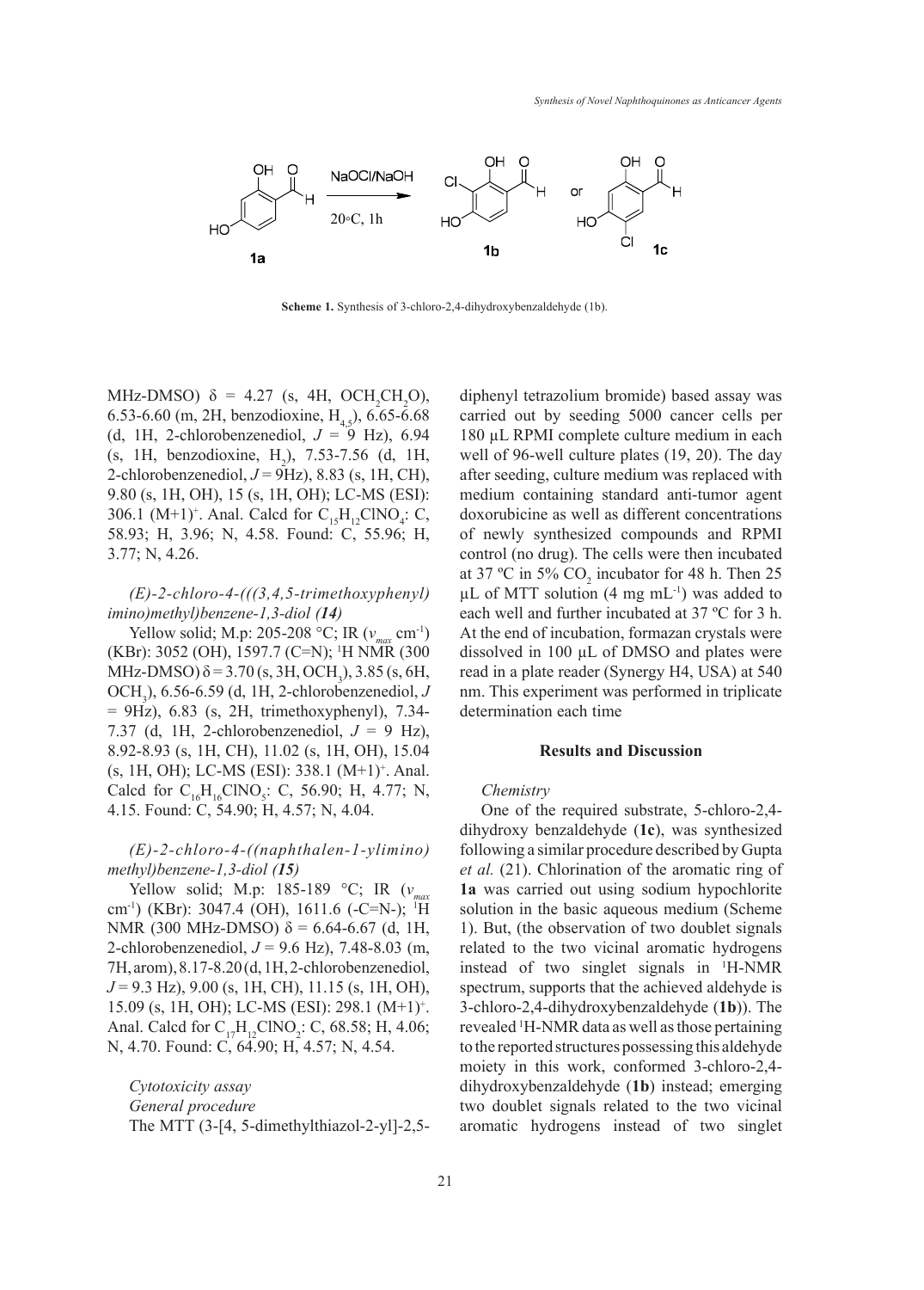

**Scheme 2.** The starting materials (**1-3**) and some of the expected products (**4**). **Scheme 2.** The starting materials (**1-3**) and some of the expected products (**4**).

signals. We used 2,4-dihydroxybenzaldehyde from the reaction using 1d, 2, an (**1a**), 3-chloro-2,4-dihydroxybenzaldehyde (**1b**), and 4-hydroxybenzaldehyde (**1d**) as the starting materials in the next reaction.

As illustrated in Scheme 2, in order to achieve the synthesis of the desired compounds, Mannich reaction was employed in the presence of indium chloride as a catalyst in ethanol under reflux according to the reported procedure (22).

In order to synthesize **4a** (Scheme 2), a reaction of 4-hydroxybenzaldehyde (**1d**), 2-hydroxynaphthalene-1,4-dione (**2**), and 4H-1,2,4-triazol-4-amine (**3a**) was carried out in the presence of  $InCl<sub>3</sub>$  as a catalyst in ethanol under reflux. The obtained product was a bis-naphthoquinone analogue identified as 3,3′-(4-hydroxyphenylmethylene)bis(2 hydroxynaphthalene-1,4-dione) (**5**, entry 1, Table 1). In another attempt to synthesize **4a**, the reported method using *p*-TSA as the catalyst was carried out (23), but the main product was **5** instead. The formation of this product probably occurs through nucleophilic addition of 2-hydroxy-1,4-naphthoquinone to the resulting intermediate X (Scheme 3) in the presence of indium chloride. We did not investigate the exact mechanism of this reaction but a rational possibility mechanism for the formation of the 3,3′-(4-hydroxyphenylmethylene)bis(2 hydroxynaphthalene-1,4-dione) (**5**) is shown in Scheme 3.

As shown in Scheme 2, the expected product

from the reaction using **1d**, **2,** and **3b** as the starting materials was **4b** and in the case of applying **1d**, **2,** and amine **3c,** the formation of **4c** was expected. However, one aromatic hydrogen loss in the 1 H-NMR data did not accommodate with these structures. This evidence suggests the formation of compounds **6a** and **7a** (entries 2 and 3 in Table 1) in which a new ring is established. On the other hand, the pattern of signals related to the aromatic hydrogens of naphthoquinone in 1 H-NMR spectra demonstrated a noticeable change compared to the other structures containing naphthoquinone: further deshielding of one of the aromatic hydrogen in comparison with the other three ones suggests the structures **6b** and **7b.** As a matter of fact, the presence of two carbonyl groups in an *ortho* arrangement in the vicinity of one H atom of naphthoquinone ring, leads to shift its signal to the downfield to a greater degree. Moreover, the very two close carbonyl resonances at 180.22 and 180.26 ppm, which are the very adjacent chemical shifts for the carbonyl 13C-NMR signals, propose an *ortho*quinone moiety which is seen in the structure of **6b**. A similar mechanism to that of Zhang *et al.* reported (24), describing the formation of benzoacridine-5,6-dione derivatives, is given in Scheme 4. Recently, the synthesis of different benzo[h]quinoline-5,6-dione derivatives and related compounds using 2-hydroxynaphthalene-1,4-dione have been reported (2, 24-28). It is noteworthy that the reaction in entry 2 in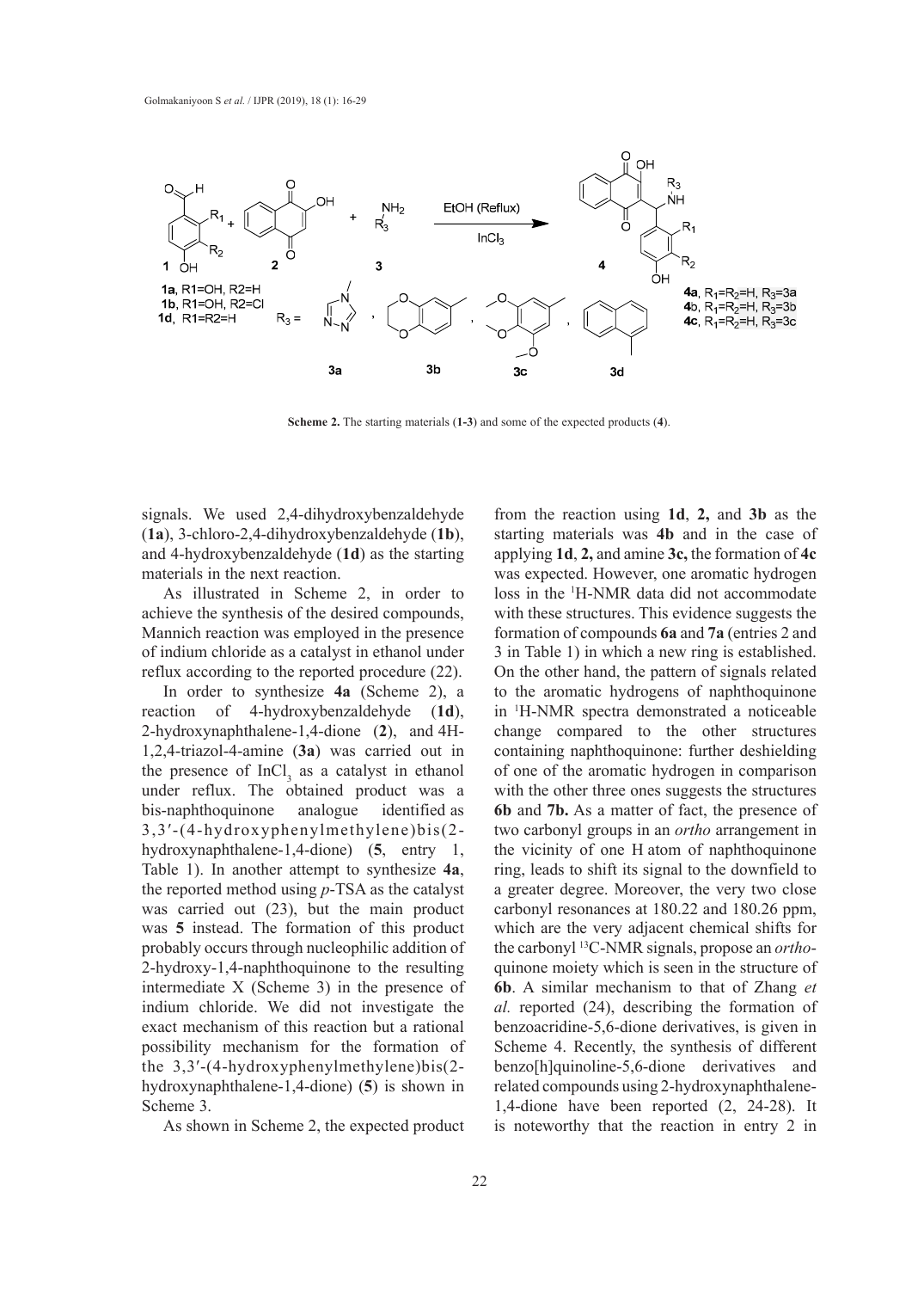| Entry            | Reactions and (obtained or possible isomeric) products                                                                                                                                                                                                                                                                                                                  | Obtained product (s):<br>Yield (%) |
|------------------|-------------------------------------------------------------------------------------------------------------------------------------------------------------------------------------------------------------------------------------------------------------------------------------------------------------------------------------------------------------------------|------------------------------------|
| $\mathbf{1}$     | ö<br>$\rm _{\rm O}$<br>$\overline{O}$<br>앪<br>$\text{NH}_2$<br>OH<br>$\mathbf 2$<br>$1\mathrm{d}$<br>3a<br>ÓН<br>5                                                                                                                                                                                                                                                      | 5:36.25                            |
| $2^{\rm a}$      | O<br><b>JOH</b><br>O<br>$\overline{O}$<br>Ō<br>JH.<br>NH <sub>2</sub><br><b>HO</b><br>O.<br>O.<br>$\overline{O}$<br><b>JOH</b><br>OH<br>O<br>N<br>$\ddotmark$<br>O<br>O<br>O<br>ÓН<br>$\mathbf 2$<br>$1\mathbf{d}$<br>3 <sub>b</sub><br>6b<br>6a<br><b>6c</b>                                                                                                           | 6b: 30.70                          |
| $3^{\rm a}$      | Ö<br><b>JOH</b><br>O<br>O<br>O H<br>NH <sub>2</sub><br>$\overline{O}$<br><b>JOH</b><br><b>JOH</b><br>O<br>HN<br>$\ddagger$<br>$OCH_3$<br>$\boldsymbol{+}$<br>∩<br>HN <sub>1</sub><br>OCH <sub>3</sub><br>φн<br>O,<br>$\sum_{\mathsf{OCH}_3}^{\mathsf{OCH}_3}$<br>OCH <sub>3</sub><br>$\boldsymbol{2}$<br>$1\mathrm{d}$<br>3c<br>OCH <sub>3</sub><br>$7\mathrm{b}$<br>7a | 7b: 56                             |
| $\overline{4}$   | H<br>$O_{\scriptscriptstyle\sim}$<br>$\text{NH}_2$<br>O<br>0<br>O <sub>H</sub><br>,OH<br>Ĥ<br>φн<br>$\ddot{\phantom{1}}$<br>Ö<br>$\bf 8$<br>$\boldsymbol{2}$<br>3 <sub>b</sub><br>1a                                                                                                                                                                                    | 8:43.31                            |
| 5                | NH <sub>2</sub><br>О<br>O<br>OH<br>HO.<br>OH<br>ÓН<br>HO-<br>$\mathbf 2$<br>1a<br>3c<br>$\boldsymbol{9}$<br>${\bf 10}$                                                                                                                                                                                                                                                  | 9:17.6<br>10: 11.1                 |
| 6                | $\overline{\circ}$<br>,OH<br>HO,<br>OH<br>$\ddot{}$<br>Ь<br>юн<br>NH <sub>2</sub><br>ÓН<br>$\Omega$<br>3d<br>$\mathbf 2$<br>1a<br>${\bf 10}$<br>11                                                                                                                                                                                                                      | 10:15.5<br>11:16.7                 |
| Τ                | $NH2$<br>$\circ$<br>O<br>$\circ$<br>CI<br>$OH$ HO.<br>,OH<br>UH<br>P<br>HO-<br>$\mathbf 2$<br>$1\mathrm{b}$<br>$3\mathrm{b}$<br>$\bf8$<br>$12$                                                                                                                                                                                                                          | 8:39.4<br>12:10.9                  |
| $\,$ $\,$        | NH <sub>2</sub><br>0.<br>O<br>OH HO<br>СI<br>O<br>OH<br>Ь<br>-он<br>$1\mathrm{b}$<br>$3\mathrm{c}$<br>$\mathbf 2$<br>9<br>$\Omega$<br>$\bf 12$                                                                                                                                                                                                                          | 9:10.11<br>12: 18.96               |
| $\boldsymbol{9}$ | O<br>О,<br>$\circ$<br>$\circ$<br>Çl<br><b>HO</b><br>HO<br>$\Omega$<br>CI<br>ŃН <sub>2</sub><br>Ő<br>HO-<br>$1\mathrm{b}$<br>$3\mathbf{d}$<br>$\mathbf 2$<br>$11\,$<br>C<br>$12\,$                                                                                                                                                                                       | 11:16.5<br>12:21                   |

**Table 1.** Reactions and obtained or possible isomeric products.

a Reactions with possible isomeric products.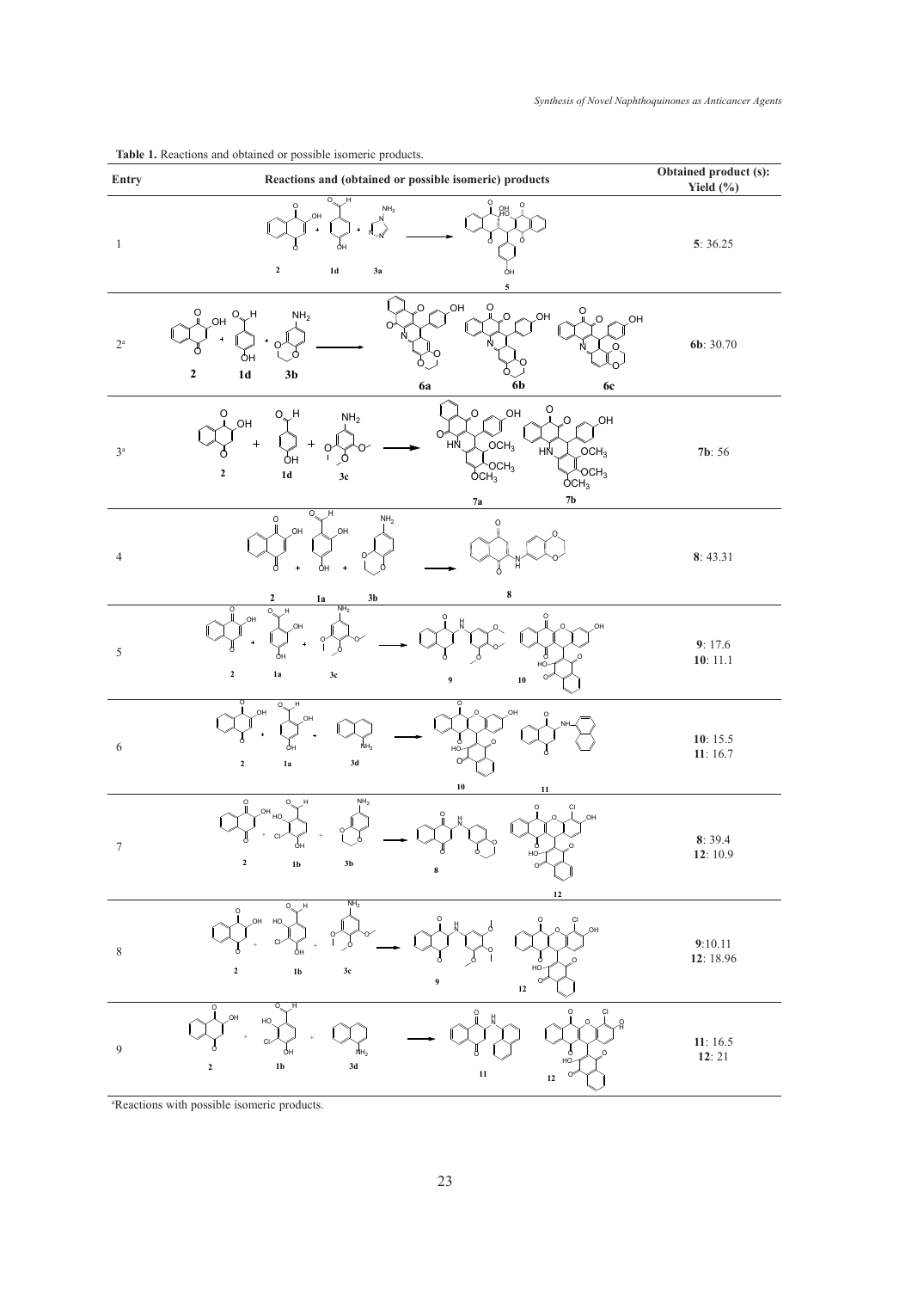

**Scheme 3.** Proposed mechanisms for the formation of bisnaphtoquinone **5**. **Scheme 3.** Proposed mechanisms for the formation of bisnaphtoquinone **5**.

Table 1 could be accomplished in two probable cyclization pathways leading to give two different of bis naphthoquinone and ben products; angular (14-(4-hydroxyphenyl)- 2,3-dihydrobenzo[h][1,4]dioxino[2,3-a]  $\frac{2}{3}$ , and  $\frac{4}{3}$  aromatic hydrogens of n<sub>1</sub><sup>1</sup>,  $\frac{1}{3}$  aromatic functione in 17-(4hydroxyphenyl)-10,11-dihydrobenzo[h][1,4] (4-hydroxybenzylidene)naphthal dioxino[2,3-b]benzoacridine-5,6-dione, 6b). trione), see entries 1-3 in Table 1 The <sup>1</sup>H-NMR signals proposed compound Another two classes of napht **6b** as the only product of this reaction, and derivatives achieved in the case the angular analogue **6c** was not obtained. A possible reason for the formation of **6b** can be 2-ary laminonaphthoquinone and 180.22 and 180.22 and 180.22 and 180.22 and 180.22 and 180.22 and 180.26 ppm, which are the very two carbon are the very the very the very the attributed to the less steric hindrance (29). On 6,11-dione derivatives (see e

the whole, it can be concluded that the formation of bis naphthoquinone and benzoacridine-5,6 cts; angular  $(14-(4-hydroxyphenyl)$ - dione derivatives is as a result of competition  $(14-(4-hydroxyphenyl)$ between naphthoquinone and aryl amine in a  $\frac{1}{2}$ , 13-dione, **6c**), and linear (7-(4-<br>hucleophilic attack to the intermediate X (3nenyl)-10,11-dihydrobenzo[h][1,4] (4-hydroxybenzylidene)naphthalene-1,2,4(3H)trione), see entries  $1-3$  in Table 1).

Another two classes of naphthoquinone only product of this reaction, and derivatives achieved in the case of using *ortho* r analogue **6c** was not obtained. A hydroxyl-containing aldehydes **1a** and **1b**, are 2-arylaminonaphthoquinone and benzoxantheneto the less steric hindrance (29). On  $\overline{6,11}$ -dione derivatives (see entries 4-9 in



**Scheme 4.** Proposed mechanism for the formation of **6b** and **7b**.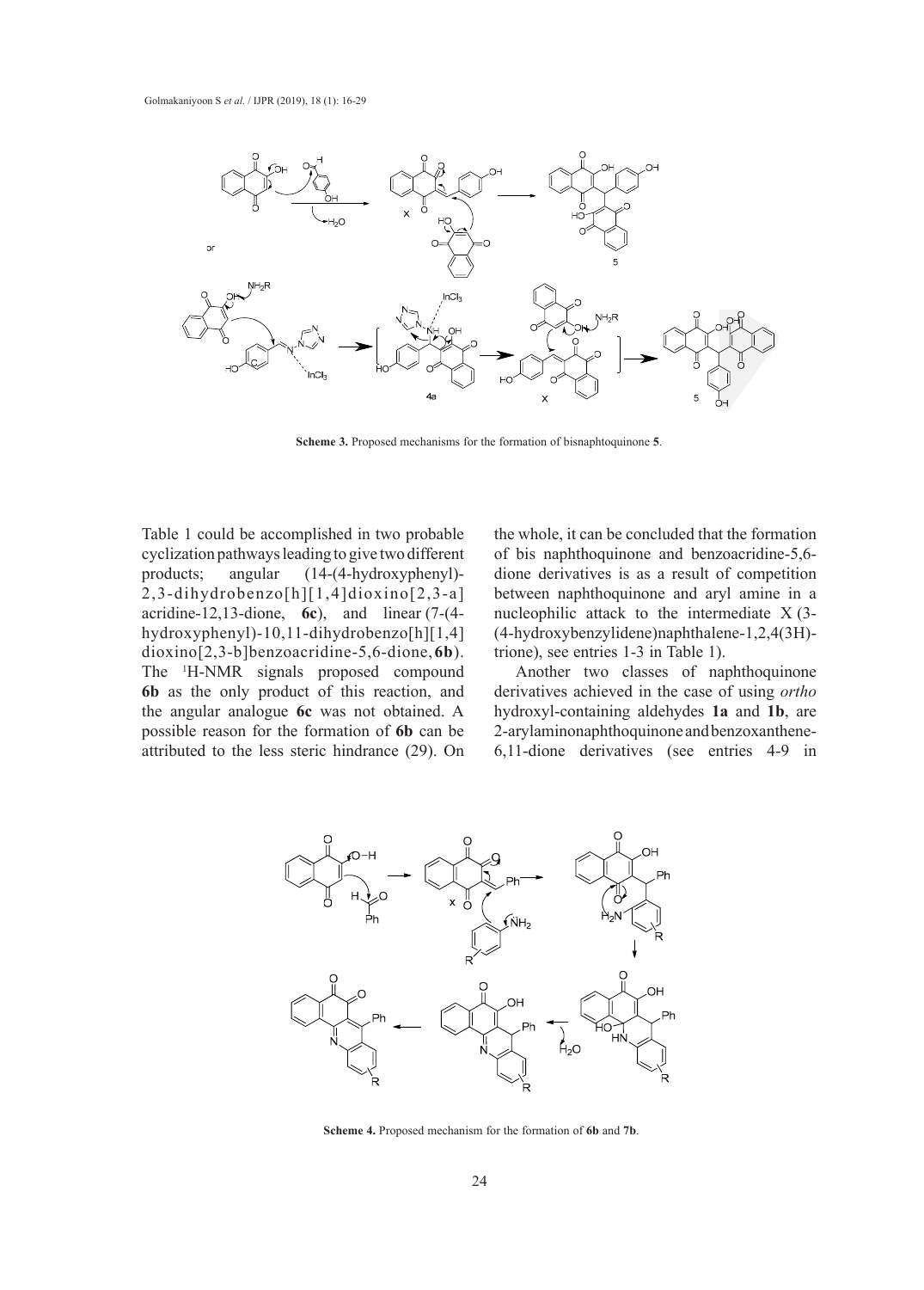

**Scheme 5.** Proposed mechanism for the formation of 2-arylaminonaphthoquinones  $(8, 9 \text{ and } 11)$ .

Table 1). As amine **3b** participated in the nucleophilic attack of naphthoquinon reaction, the product is merely the derivative aldel of 2-arylaminonaphthoquinone **8** (see entry 4 in Table 1). In the case of applying amine **3d** and **3c**, the other novel product, benzoxanthene dione derivative (**10** and **12**) was obtained, as well. A reasonable possibility for the formation of 2-arylaminonaphthoquinones (**8**, **9** and **11)** is shown in Scheme 5.

The probable initial formation of hydrogen bonding between hydroxyl group of naphthoquinone and amino group makes the C2 derivatives. This symmetric and no of lawson more electrophilic which facilitates the reaction through Michael addition mechanism (30). The probable sequence of steps leading to formation of benzoxanthenedione derivatives is data of 5 as a symmetric b given in Scheme 6.

First, the hydroxyl group of naphthoquinone First, the hydroxyl group of haphthoquinone<br>is deprotonated by the amine favoring the Pelageev *et al.* (31) reported the fo  $\overline{C}$  of lawson more electrophic which facilitates the reaction facilitates the reaction facilitates the reaction facilitates the reaction facilitates the reaction facilitates the reaction facilitates the reaction faci

nucleophilic attack of naphthoquinone into the aldehyde and the formation of intermediate X. Afterwards, subsequent Michael addition of naphthoquinone to the intermediate X and eliminating one water molecule afforded the corresponding products **10** and **12**. As a matter of fact, the formation of benzoxanthenedione products is due to the *ortho* hydroxyl group of aldehyde which leads to the conversion of bisnaphthoquinone (a symmetric system) into benzoxanthenedione (nonsymmetric system) derivatives. This symmetric and nonsymmetric system can obviously be seen in the 1 H-NMR rough Michael addition mechanism patterns of the aromatic hydrogens of two lawson probable sequence of steps leading to molecules in the products (compare <sup>1</sup>H-NMR of benzoxanthenedione derivatives is data of 5 as a symmetric bisnaphthoquinone analogue with **10** as a nonsymmetric eliminative one was a molecule one was a molecule afforement of the corresponding products **10** and **10** and **12** and **10** and **10** and **10** and **10** and **10** and **10** and **10** and **10** and **10** and **10** and **11** and **11** nated by the amine favoring the Pelageev *et al.* (31) reported the formation of



**Scheme 6.** Proposed mechanism for the formation of benzoxanthene-6,11-dione derivatives (10 and 12).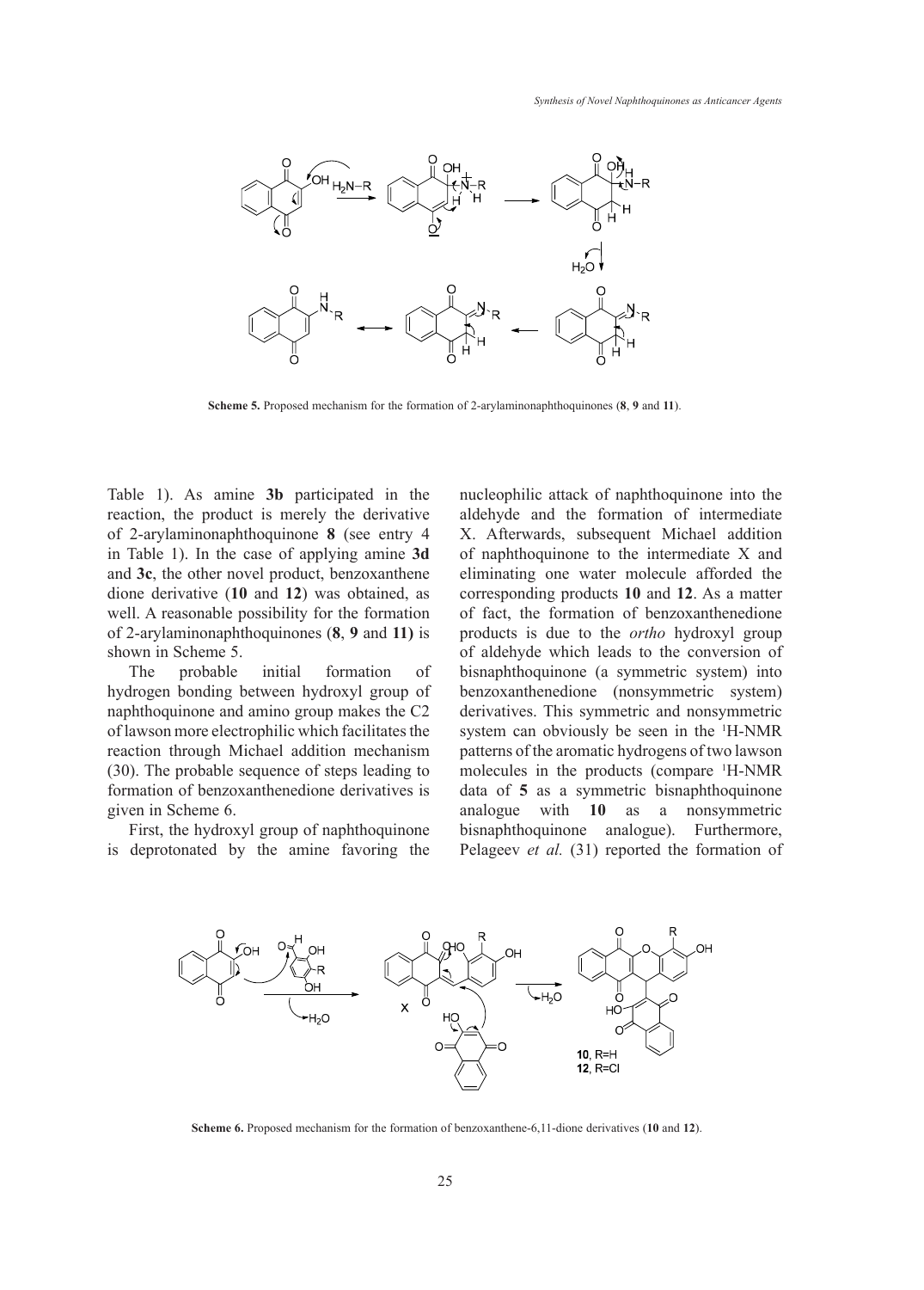

**Scheme 7.** Synthesis of novel Schiff bases of 3-chloro-2,4-dihydroxybenzaldehyde (**1b**). **Scheme 7.** Synthesis of novel Schiff bases of 3-chloro-2,4-dihydroxybenzaldehyde (**1b**).

 $7,10$ -dihydroxy-12H-benzo[b]xanthene-6,11- 15) dione derivatives resulted from the reaction of hydroxy naphthazarins and o-vanillin containing a hydroxyl group at position 2 under mild acid catalysis (acid catalyzed condition). On the other hand, the formation of benzoacridine-5,6-dione derivatives (compare the obtained products of entries 2 and 3 with those of entries 4-9 in Table 1) through the reaction of benzaldehydes possessing hydroxyl group in *ortho* position (**1a** and **1b**) with 2-hydroxy 1,4-naphthoquinone **2** and aryl amines (**3b** and **3c**) did not occur. This can be most probably due to the more electron donating character of **1a** and **1b** in comparison to **1d** and can be attributed to the mechanism of formation of benzoacridine-5,6 dione derivatives (see Scheme 4).

We also synthesized novel Schiff bases of 3-chloro-2,4-dihydroxybenzaldehyde possessing resorcinol ring (**13**, **14** and **15**) in ethanol using 3-chloro-2,4-dihydroxybenzaldehyde (**1b**), 2,3-dihydrobenzo[b][1,4]dioxin-6-amine (**3b**), 3,4,5-trimethoxyaniline (**3c**), and naphthalen-1 amine (**3d**) as the starting materials (Scheme 7).

## *In-vitro cytotoxic effects*

The MTT assay was employed for the assessment of the cytotoxicity of prepared compounds to find new lead compounds in terms of antitumor activity.

All the synthesized compounds including naphthoquinone derivatives (bis naphthoquinone, 2-arylaminonaphthoquinone, benzoxantene-6,11-dione, benzoacridine-5,6-dione derivatives) and resorcinol-containing imines (**13**, **14** and

**15**) were evaluated for their antiprolifrative activity against two cancer cell lines including PC3 (human prostate cancer cell lines) and MCF-7 (human prostate cancer cell lines) using doxorubicin as a positive control (Table 2). We can classify our newly synthesized compounds in five classes including Bis naphthoquinone, 2-arylaminonaphthoquinone, benzoxantene-6,11-dione,benzoacridine-5,6-dione derivatives, and imines. Two classes of compounds including benzoacridine-5, 6-dione derivatives, and imines (**6b**, **7b**, **13**, **14** and **15**) showed strong antiproliferative activity in MCF-7 cells by the IC<sub>50</sub> range of 5.4-47.99 μM. The high toxicity of compounds **6b** (IC<sub>50</sub> = 47.99 μM) and **7b** (IC<sub>50</sub> = 5.4  $\mu$ M) is likely due to naphthalene-1,2-dione moiety which is responsible for the cytotoxicity of beta-lapachone (*ortho*-naphthoquinone with potential antineoplastic and radiosensitizing activity). Moreover, the 9-folded anticancer effect of compound **7b** in comparison with that of compound **6b** can be attributed to two factors: the presence of trimethoxy groups and the aromaticity of pyridine ring. According to the literature describing the synthesis of azapodophyllotoxin analogues (32), the planar ring in comparison to nonplanar one could result in the reduction of anticancer activity.

Various Schiff bases were reported as Hsp90 inhibitors and anticancer agents (16, 21, 31 and 34) and herein, three novel Schiff bases of 3-chloro-2, 4-dihydroxybenzaldehyde (**13**, **14** and **15**) also showed high cytotoxicity in MCF-7 cells. All three imines are possessing resorcinol ring which is an essential pharmacophore for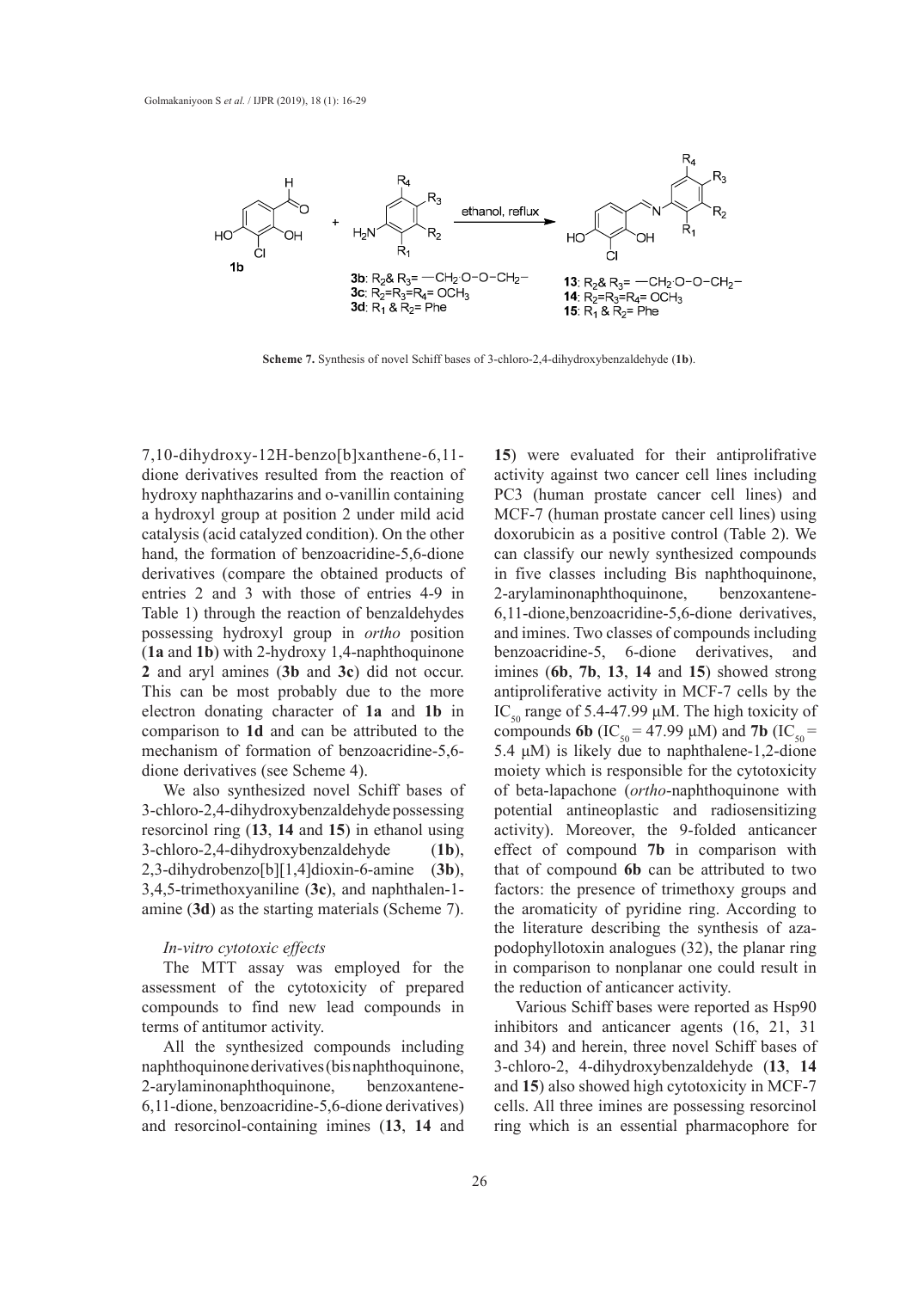| Compound       | MCF-7 IC <sub>50</sub> <sup>a</sup> ( $\mu$ M) | PC3 Cell viability $(%)^b$             |
|----------------|------------------------------------------------|----------------------------------------|
| 5              | >100                                           | $64.36 \pm 2.43$                       |
| 6 <sub>b</sub> | $47.99 \pm 3.11$                               | $57.31 \pm 3.11$                       |
| 7 <sub>b</sub> | $5.4 \pm 1.49$                                 | $59.42 \pm 2.31$                       |
| 8              | >100                                           | $67.92 \pm 3.45$                       |
| 9              | $131.28 \pm 2.95$                              | $50.36 \pm 1.67$                       |
| 10             | >100                                           | $62.65 \pm 2.21$                       |
| 12             | >100                                           | $62.49 \pm 1.98$                       |
| 13             | $17.54 \pm 2.15$                               | $56.36 \pm 1.69$                       |
| 14             | $12.8 \pm 2.31$                                | $49.63 \pm 2.31$                       |
| 15             | $5.69 \pm 1.71$                                | $51.65 \pm 1.16$                       |
| Doxorubicin    | $0.25 \pm 0.04$                                | $0.64 \pm 0.1$ (IC <sub>50</sub> (µM)) |
| $17-AAG$       | $0.19 \pm 0.08$                                | Not determined                         |

**Table 2.** The *in-vitro* antiproliferative activities of compounds, doxorubicin and 17-AAG against MCF-7 (human breast cancer cells) and PC3 (human prostate cancer cells).

a Compound concentration required to inhibit tumor cell proliferation by 50%. Data are presented as the mean ± SEM from the dose− response curves of three independent experiments.

b The mean cell viability (%) ± SEM from the dose−response curves of three independent experiments at 100 μM concentration.

inhibition of Hsp90. Therefore, their anticancer effects might be attributed to their ability to inhibit Hsp90.

2-arylaminonaphthoquinone derivatives did not exhibit significant cytotoxicity, with the exeption of compound **9** which showed moderate cytotoxicity in MCF-7 cells (IC<sub>50</sub> = 131.28  $\mu$ M). Whereas various 2-arylaminonaphthoquinones and related compounds have been reported possessing cytotoxic activity with different mechanisms (35-43).

Bis naphthoquinone (**5**) and benzoxantene-6,11-dione (**10** and **12**) derivatives which are all possessing 1,4-naphthoquinone moiety, did not exhibit significant cytotoxicity. One possible reason could be attributed to their high polarity leading to poor permeability to the lipophilic cell membranes. Generally our compounds did not show significant cytotoxic effects on PC3 cells in the concentration below 100  $\mu$ M. Overall, benzoacridine-5,6-dione derivatives and imines (**6b**, **7b**, **13**, **14** and **15**) showed stronger cytotoxic effects on PC3 cells compared to the other compounds. Benzoacridine-5,6-dione derivatives (**6b** and **7b**) proved to be promising

27

cytotoxic agents and have encouraged further evaluation of this scaffold. Additional work is in progress in an attempt to find more potent antitumor agents.

#### **Conclusion**

In summary, we synthesized and characterized novel naphthoquinone derivatives which can be classified in four different classes including bis naphthoquinone, 2-arylaminonaphthoquinone, benzoxantene-6,11-dione and benzoacridine-5,6-dione derivatives. Lawson has been used as the starting material for the synthesis of a variety of biologically active compounds and materials with significant properties. In organic synthesis, it has been used in many reactions (17) and to the best of our knowledge, it is the first report of characterization of four different scaffolds from the reaction of lawson with different arylamines and benzaldehydes. On the whole, it can be concluded that the formation of bis naphthoquinone and benzoacridine-5,6-dione derivatives is as a result of competition between naphthoquinone and aryl amine in a nucleophilic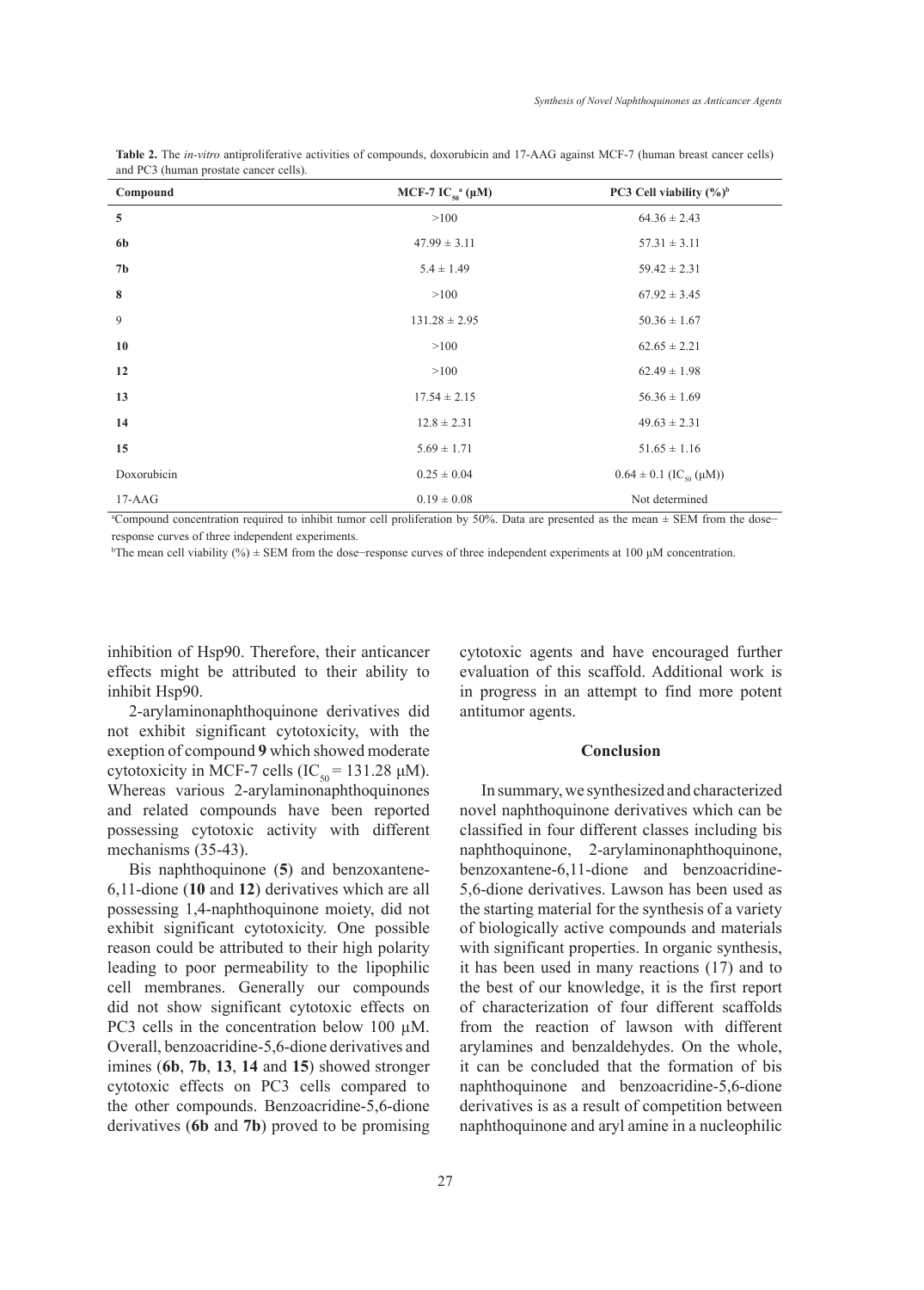attack to the intermediate X (see the products of entries 1-3 in Table 1). The formation of benzoxanthenedione products is due to the *ortho* hydroxyl group of aldehyde which leads to the conversion of bisnaphthoquinone (a symmetric system) into benzoxanthene dione (nonsymmetric system) derivatives. We have studied the *in-vitro* anti-cancer activity of these compounds against MCF-7 and PC3 cell lines by MTT test. The *in-vitro* results revealed that five compounds benzoacridinedione derivatives (**6b** and **7b**) and imine (**13**, **14** and **15**) by the IC<sub>50</sub> range of 5.4-47.99  $\mu$ M are the most potent antibreast cancer structures.

#### **Acknowledgment**

We are grateful to the Research Deputy of Mashhad University of Medical Sciences for financial support of this research as part of thesis of Sima Golmakaniyoon.

#### **References**

- (1) Sunassee SN, Veale CG, Shunmoogam-Gounden N, Osoniyi O, Hendricks DT, Caira MR, Mare J, Edkins AL, Pinto AV, Silva Júnior EN and Davies-Coleman MT. Cytotoxicity of lapachol, beta-lapachone and related synthetic 1,4-naphthoquinones against oesophageal cancer cells. *Eur. J. Med. Chem.* (2013) 62: 98-110.
- (2) Mahajan S, Khullar S, Mandal SK and Singh IP. A one-pot, three-component reaction for the synthesis of novel 7-arylbenzo[c]acridine-5,6-diones. *Chem. Commun.* (2014) 50: 10078-81.
- (3) Villalona-Calero MA and Kolesar JM. Mitomycin as a modulator of irinotecan anticancer activity. *Oncology* (2002) 16: 21-5.
- (4) Kim BH, Yoo J, Park SH, Jung JK, Cho H and Chung Y. Synthesis and evaluation of antitumor activity of novel 1,4-naphthoquinone derivatives (IV). *Arch. Pharm. Res*. (2006) 29: 123-30.
- (5) da Silva ENJr, de Deus CF, Cavalcanti BC, Pessoa C, Costa-Lotufo LV, Montenegro RC, de Moraes MO, Pinto MCFR, de Simone CA, Ferreira VF, Goulart MOF, de Andrade CKZ, Pinto AV. 3-arylamino and 3-alkoxy-nor-beta-lapachone derivatives: Synthesis and cytotoxicity against cancer cell lines. *J. Med. Chem*. (2010) 53: 504-8.
- Vieira AA, Brandao IR, Valença WO, de Simone CA, (6) Cavalcanti BC, Pessoa C, Carneiro TR, Braga AL and da Silva EN. Hybrid compounds with two redox centres: Modular synthesis of chalcogen-containing lapachones and studies on their antitumor activity. *Eur. J. Med. Chem.* (2015) 101: 254-65.
- (7) de Castro SL, Emery FS and da Silva Junior EN. Synthesis of quinoidal molecules: Strategies towards bioactive compounds with an emphasis on lapachones. *Eur. J. Med. Chem.* (2013) 69: 678-700.
- Trachootham D, Alexandre J and Huang P. Targeting (8) cancer cells by ROS-mediated mechanisms: A radical therapeutic approach? *Nat. Rev. Drug Discovery*. (2009) 8: 579-91.
- (9) Cragg GM, Grothaus PG and Newman DJ. Impact of natural products on developing new anti-cancer agents. *Chem. Rev*. (2009) 109: 3012-43.
- (10) Patel HJ, Modi S, Chiosis G and Taldone T. Advances in the discovery and development of heat-shock protein 90 inhibitors for cancer treatment. *Expert. Opin. Drug Discov*. (2011) 6: 559-87.
- Wright L, Barril X, Dymock B, Sheridan L, Surgenor (11) A, Beswick M, Drysdale M, Collier A, Massey A, Davies N, Fink A, Fromont C, Aherne W, Boxall K, Sharp S, Workman P and Hubbard RE. Structureactivity relationships in purine-based inhibitor binding to HSP90 isoforms. *Chem. Biol*. (2004) 11: 775-85.
- (12) Jhaveri K, Taldone T, Modi S and Chiosis G. Advances in the clinical development of heat shock protein 90 (Hsp90) inhibitors in cancers. *Biochim. Biophys. Acta*  (2012) 1823: 742-55.
- (13) Bargiotti A, Musso L, Dallavalle S, Merlini L, Gallo G, Ciacci A, Giannini G, Cabri W, Penco S, Vesci L, Castorina M, Milazzo FM, Cervoni ML, Barbarino M, Pisano C, Giommarelli C, Zuco V, De Cesare M and Zunino F. Isoxazolo(aza)naphthoquinones: A new class of cytotoxic Hsp90 inhibitors. *Eur. J. Med. Chem.* (2012) 53: 64-75.
- (14) Hadden MK, Hill SA, Davenport J, Matts RL and Blagg BS. Synthesis and evaluation of Hsp90 inhibitors that contain the 1,4-naphthoquinone scaffold. *Bioorg. Med. Chem.* (2009) 17: 634-40.
- McDonald E, Jones K, Brough PA, Drysdale MJ and (15) Workman P. Discovery and development of pyrazolescaffold Hsp90 inhibitors. *Curr. Top. Med. Chem*. (2006) 6: 1193-203.
- $(16)$ O'Boyle NM, Knox AJ, Price TT, Williams DC, Zisterer DM, Lloyd DG and Meegan MG. Lead identification of β-lactam and related imine inhibitors of the molecular chaperone heat shock protein 90. *Bioorg. Med. Chem*. (2011) 19: 6055-68.
- (17) Sharma G, Chowdhury S, Sinha S, Majumder HK and Kumar SV. Antileishmanial activity evaluation of bislawsone analogs and DNA topoisomerase-I inhibition studies. *J. Enzyme Inhib. Med. Chem*. (2014) 29: 185-9.
- (18) Jordao AK, Vargas MD, Pinto AC, da Silva FC and Ferreira VF. Lawsone in organic synthesis. *RSC Adv*. (2015) 5: 67909-43.
- (19) Ghodsi R, Azizi E, Grazia Ferlin M, Pezzi V and Zarghi A. Design, synthesis and biological evaluation of 4-(imidazolylmethyl)-2-aryl-quinoline derivatives as aromatase inhibitors and anti-breast cancer agents. *Lett. Drug Des. Discov*. (2016) 13: 89-97.
- (20) Shobeiri N, Rashedi M, Mosaffa F, Zarghi A, Ghandadi